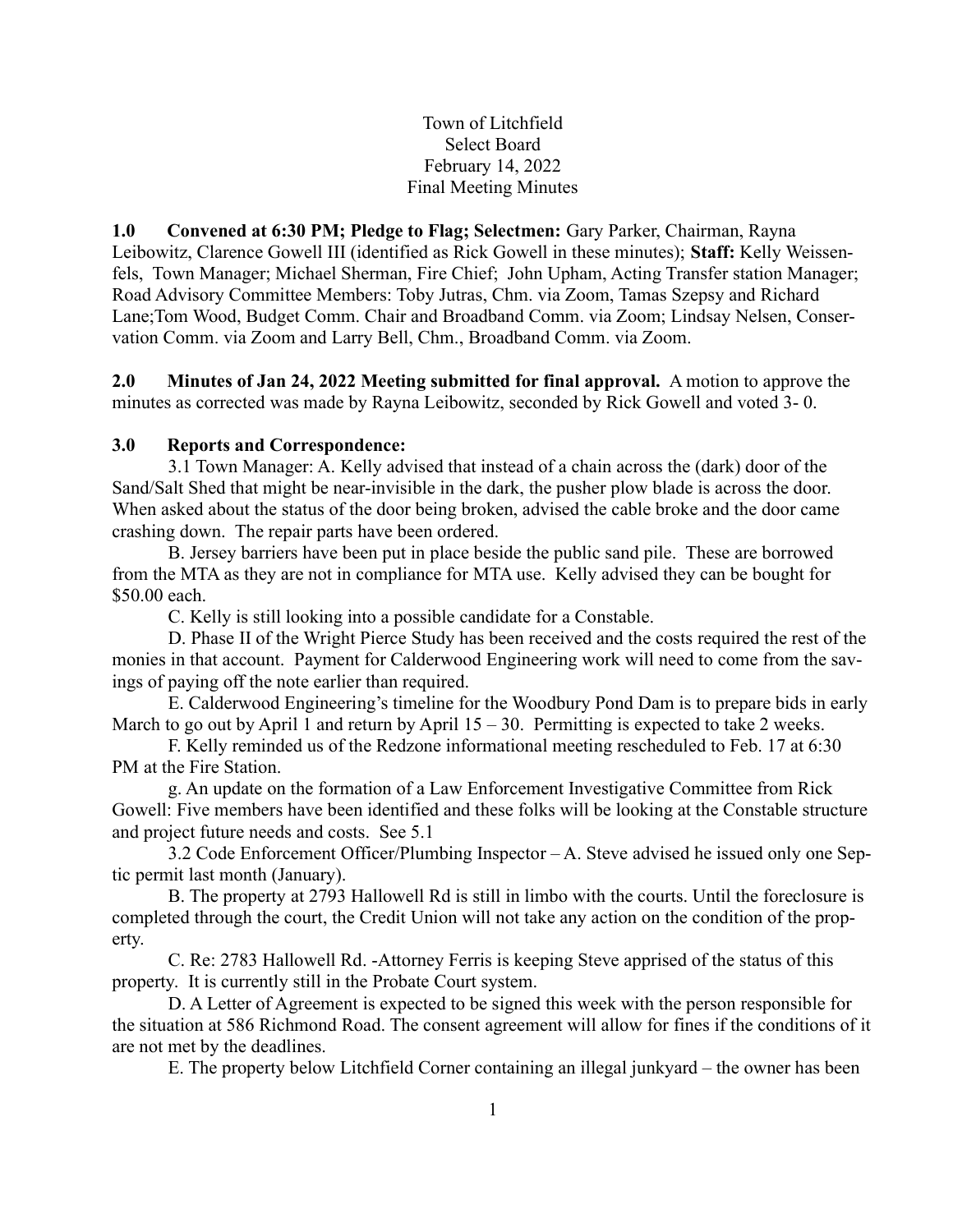very ill. He has started removing appliances and plans to have a crusher come in to expedite vehicle removal in the spring. Steve feels he will be cooperative but will continue to monitor it.

F. Steve reported the Planning Board has decided not to recommend changing the \$1,000 threshold for requiring a building permit. Changing the fee schedules for the cost of the permit can be done by the Select Board, so this might be considered with more discussion and assessment.

G. The first subdivision of the year will be coming to the Planning Board. It is off the Richmond Road on the former Michaud property containing 8 lots.

H. Road Name Request- Oak Leaf Drive, off Kenway Drive, a second dwelling is being added to a driveway.

I. Following – up on consideration of addressing a Solar Array in the Land Use Ordinance: The Planning Board will be proposing changing the definitions to address it.

J. There are expected changes for the Shoreland Ordinance for the town meeting because of state requirements, but Steve does not have the detail yet.

 3.3 Road Commissioner – A. Kelly dismissed the Road Comm. early to spend Valentines Day with his wife.

B. Since the last meeting there has been a blizzard with 3 inches of sleet and an ice storm.

C. At least one worker got 53 hours of overtime during the 2 week period.

D. Kelly took advantage of the opportunity to ride the snow plow for one of the storms.

E. There were multiple mechanical issues with the equipment, including plow, sander and brakes.

F. A car failed to yield to the plow on a bridge causing \$4,000 damage to the wing. Larry used his privately owned equipment until the town owned equipment could be repaired.

G. The above storms seriously depleted the salt/sand supply, so the crew will be moving the reserve pile into the shed and adding salt this week.

H. There is a serious water puddle with an ice build up at the south west corner of the fairgrounds that needs to be monitored and kept sanded. A drainage problem exists creating the issue. A fire truck sustained damage when a chunk of ice flipped up and broke a line, taking it out of service until repairs could be completed.

I. Larry has been called out twice to sand Hayden Hill Rd off Route 197 for ambulance access for a medical emergency. This is a private road not normally sanded by the Town and there is concern that the town will be expected to keep it sanded.

3.4 Fire & Rescue – A. Chief Mike Sherman, continuing discussion of the Hayden Hill Road expressed concern that private roads and long driveways are not being maintained to allow for safe operation of emergency vehicles. He will be writing something for the Sodalite regarding this.

B. Maintenance will be done on the Department's off-road vehicle in preparation for fire season.

C. The Department is working on training schedules and the budget.

D. Chief Sherman advised that getting new turn out gear is seeing a lag time of  $6 - 8$  months.

E. Response Calls for January included 8 Fire calls: 5 motor vehicle crashes, 1 mutual aid call, 1 hazmat spill (gasoline) and 1 car fire. First Responder calls included 38 with Litchfield responding to 9 of them. Chief Sherman advised the policy has been established that if the call is Covid-related, our responders would not go, in order to protect our staff. Gardiner Rescue will respond and has the PPE to do so safely.

3.5 Emergency Management – No report

3.6 Assessing Agent – Ellery Bane was here last week He advised the Covid increases in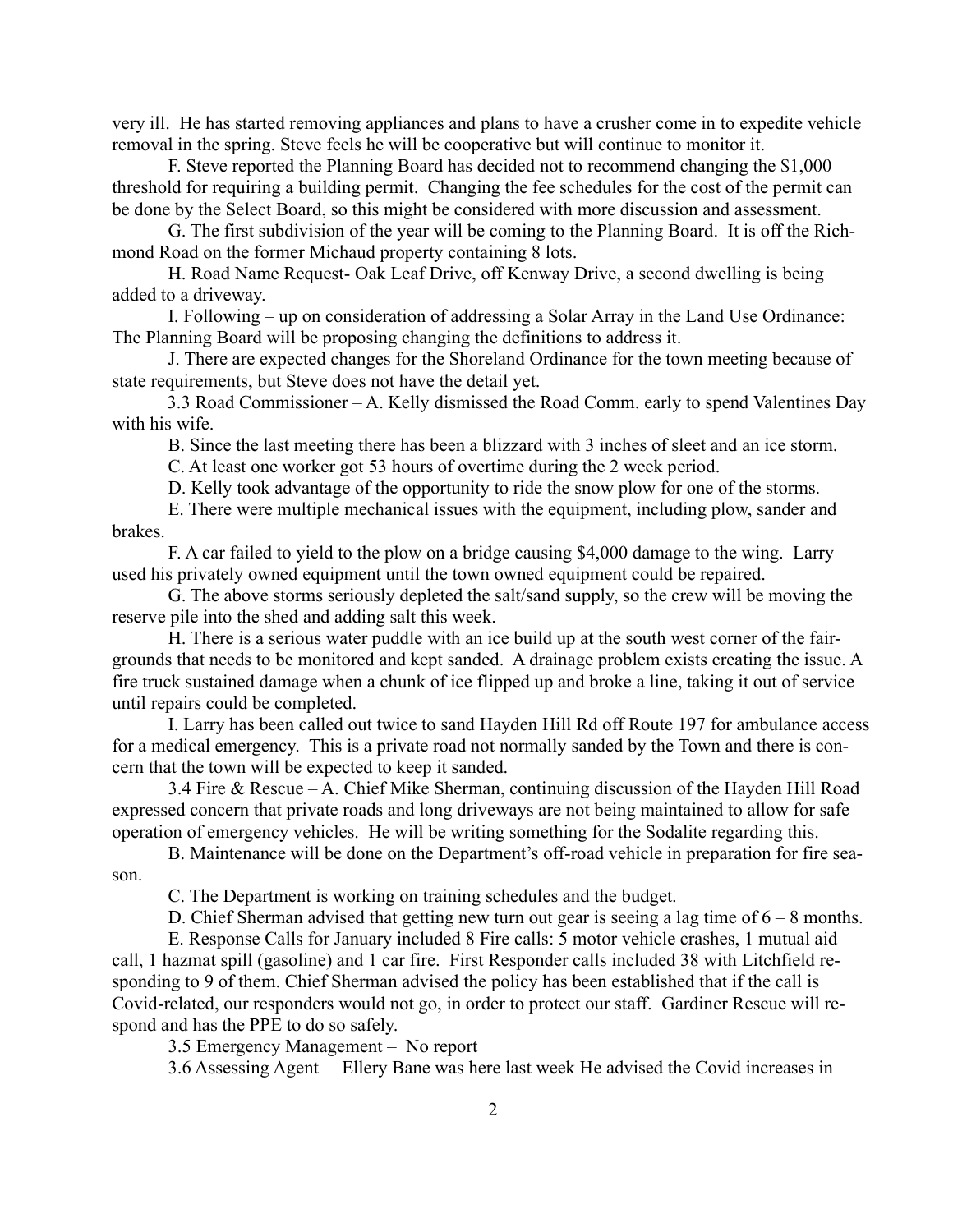property sales prices may drive consideration of an escalation factor or beginning a revaluation of  $\frac{1}{4}$ of the town each year starting in FY 2023 (July 1, 2022 – June 30, 2023). Selectperson Leibowitz suggested the escalation factor should be used as the full re-evaluation was done in Litchfield so recently a new one would not be a good use of tax money.

3.7 Transfer Station – A. John Upham provided a written report to be attached to the official minutes on file. Of special note, he has contacted the three major area TV stations so notice of closings of the Transfer Station can also be posted there. There was a closing of one day each weekend because of the storms. Public Works did a good job sanding the ice rink there.

3.8 Broadband Committee – A. Larry Bell, Chairman, advised the franchise agreement was sent to Spectrum and is expected back with their comments this week.

B. He reiterated the Redzone informational meeting on Thursday.

3.9 Other Town Committees – Budget Comm: Tom Wood, Chm., advised they have a meeting scheduled for 2/22. They are working with Smithfield Plantation and others to advance the process.

Road Advisory Comm (RAC): Select Board Chairman Parker requested the RAC inspect the cracks and cross seams that have appeared on the Stevenstown Road, about the whole length. This is not consistent with the experiences we've had with other double chip seal applications. RAC Chairman Jutras advised he will go look at it.

Conservation Comm: Lindsay Nelsen reported about information from the Maine Dept. of Forestry, Conservation and Agriculture regarding invasive Emerald Ash Borers and Brown Tail Moths. Kennebec County has been the area most affected by Brown Tail Moths in the state. She advised the Town needs a Brown Tail Moth Response Plan and encouraged the Select Board to review the materials she has sent them electronically and to watch the program on You Tube about it. The Conservation Comm is using signage and education to get the word out.

#### 4.0 Scheduled Business

 4.1 "Clerk of the Works" – as Recommended by the Budget Committees, The Town Manager discussed this matter with Calderwood Engineering. They could do it by hiring someone. They don't do the paperwork. Chairman Parker would like to develop a task list and qualifications list in cooperation with Tom Wood and the Town Manager.

 4.2 5-Town Cobbossee Lake Meeting recap., policy consideration- Kelly provided a summary of the meeting and advised more information would be provided following more meetings. One suggestion being made is to increase the plant materials screening process by requiring commercial business who have a boat launch to provide a boat inspector during open hours. There are currently three types of non-native invasive water plants in Cobbossee Lake, mostly in the northern end that have been identified and remedial actions have been taken on them. They continue to spread. There was also discussion and towns were asked to consider dedicating a portion of boat registration monies to the invasive plant control efforts.

 4.3 Requirement for employees to submit time cards – Discussion regarding hourly time cards was held. As cost accounting for highway projects is being developed, identifying the hours that can be considered for these projects will become increasingly important. Selectman Gowell described the electronic system his businesses use and how his reporting has been greatly enhanced. He will provide the Town Manager with contact information for his provider to discuss the potential merits for using it for the town. He urged considering a goal of starting it April 1 or July 1, consistent with federal tax reporting requirements to minimize complications for payroll activities. Tom Wood, as Budget Committee Chairman offered to assist as well.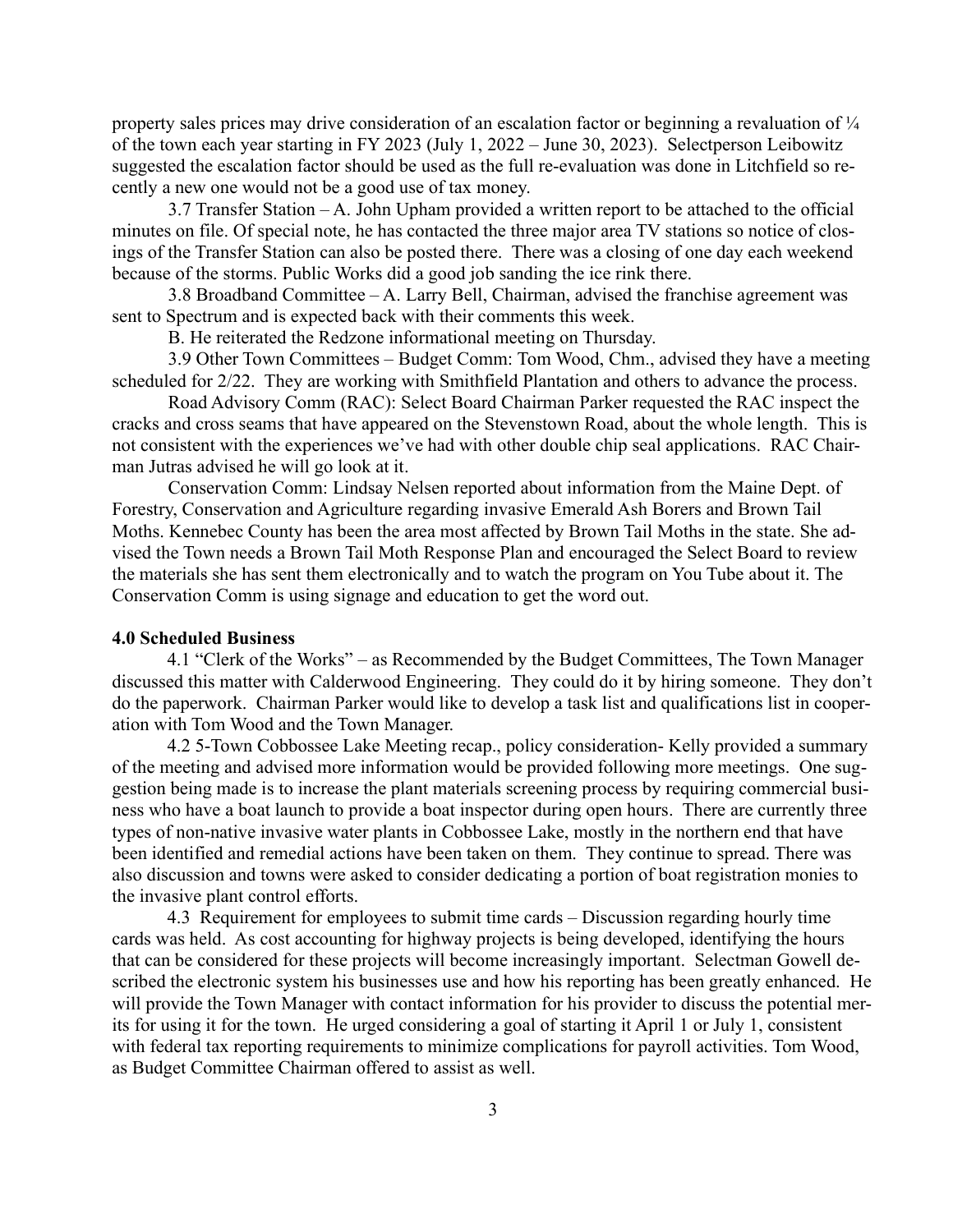4.4 Spirit of America Award – Briefly discussed and the Board supports the concept. Suggestions invited for candidates.

 4.5 Review/approve requests for proposal – Gravel/Paving/Grinding – The bids were discussed. Select person Leibowitz suggested better clarification of the wording for the Grinding bid so bidders would recognize while the submitted price is for  $\frac{1}{2}$  mile, the full contract would expect to be more than that and the bid amount would be extended proportionately for the road length(s) being ground. A revised bid proposal will be brought to the next meeting. A motion to approve the bid proposals for Type B and Type D gravel was made by Rayna Leibowitz, seconded by Rick Gowell and voted  $3 - 0$ .

Discussion was held regarding ensuring the contract for paving should have a stipulation related to termination of paving due to cold temperatures by either a temperature degree or specific date identified. A motion to approve the bid proposal for paving was made by Rayna Leibowitz, seconded by Rick Gowell and voted  $3 - 0$ .

 4.6 Repurchase agreement extension request (2 months) U28-058A (J. Nelson) The Town Manager advised the Board he had approved a 2 month extension at the request of the resident.

 4.7 Repurchase agreement R 14- 001-8, R14-001-9 (R. Evans) – This item was withdrawn at this time by the Town Manager.

#### 5.0 Unscheduled Business

 5.1 Law Enforcement Investigations Committee – A motion to appoint the following persons to the Committee was made by Rayna Leibowitz, seconded by Rick Gowell and voted  $3 - 0$ : Pat Gagnon, Chief Mike Sherman, Dan Stevens, Bill Hayden and Randall Anderson. The vote was 3 – 0.

#### 7.0 Warrants

 7.1 Town Warrant #15 for \$79,550.89. A motion to approve the Warrant# 15 for \$79,550.89 was made by Rayna Leibowitz, seconded by Rick Gowell and voted 3-0.

 7.2 Town Payroll #15 for \$26,284.46. A motion to approve the Payroll # 15 for \$26,284.46 was made by Rayna Leibowitz, seconded by Rick Gowell and voted 3-0.

Town Payroll #16 for \$25,913.42. A motion to approve the Payroll #16 for \$25,913.42 was made by Rayna Leibowitz, seconded by Rick Gowell and voted 3-0.

 7.3 RSU #4 Warrant for February for \$306,328.42. A motion to approve RSU #4 Warrant for February for \$306,328.42 was made by Rayna Leibowitz, seconded by Rick Gowell and voted  $2 - 0$  -1 abstained (Parker).

## 8.0 Selectmen/Public Discussion/Communication

 8.1 MTA payment for emergency vehicle traffic light controls – The Town Manager confirmed receipt of the payment for the lights has been received.

## 9.0 Future Agenda Items

 9.1 Feedback on Selectman's Handbook 9.2 R02, Lot 015, 2793 Hallowell Rd 9.3 R02, Lot 017, 2783 Hallowell Rd. 9.4 Budget Committee Suggestions 9.5 Safety Flaggers 9.6 Grinding Bid 9.7 Purchase Barriers from MTA